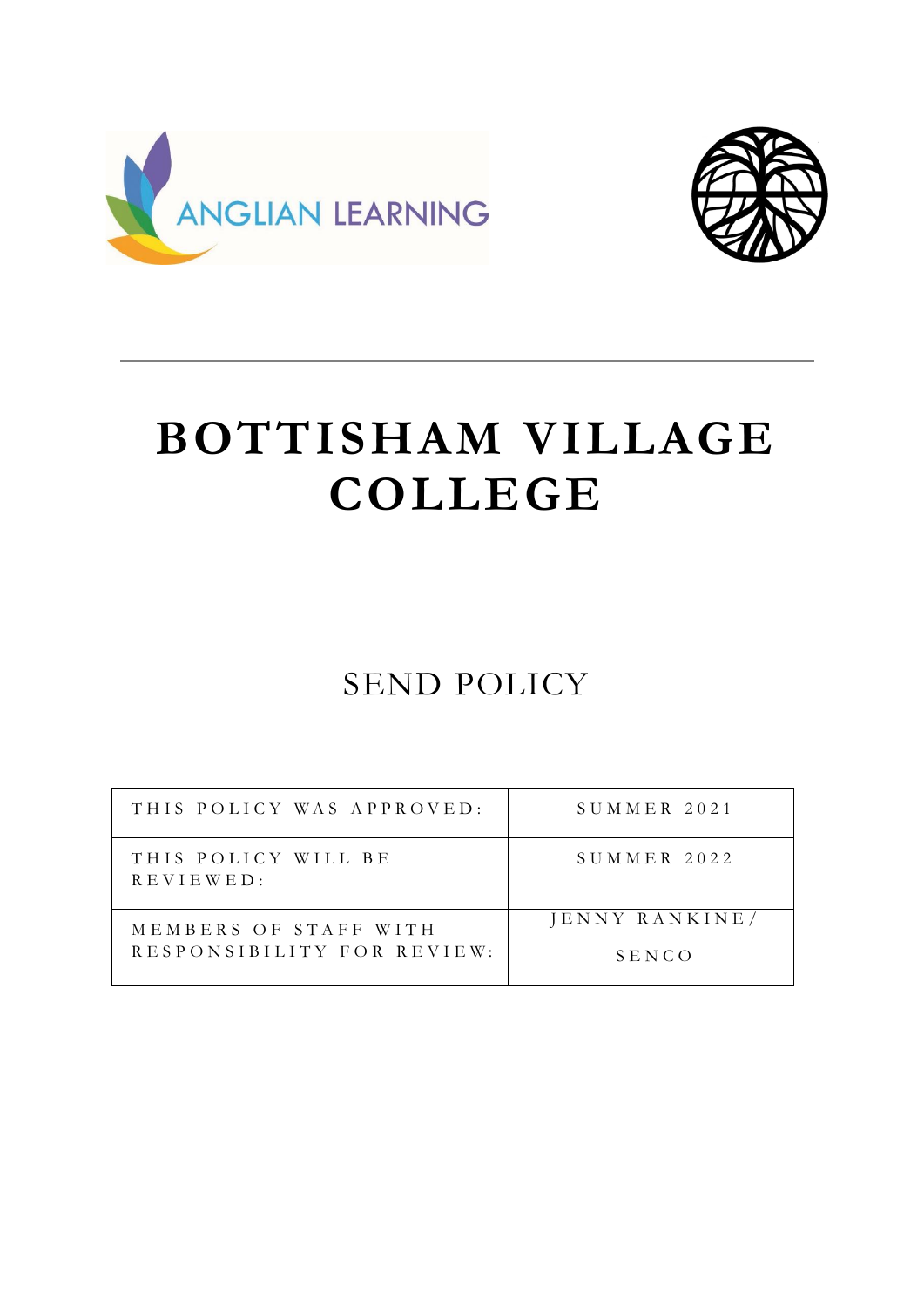# **Introduction**

This policy complies with the statutory requirement laid out in the SEND Code of Practice 0-25 2014 and has been written with reference to the following guidance and documents:

- Equality Act 2010: advice for schools DfE Feb 2013
- SEND Code of Practice 0-25 2014
- Schools SEN Information Report Regulations 2014
- Statutory guidance on supporting pupils at school with medical conditions April 2014
- Safeguarding Policy
- Accessibility Plan
- Teachers standards 2012

This policy was created by the school's SENCo with the SEN Governor in liaison with the CLT, all staff and parents of students with SEND

# **Beliefs and values**

Bottisham Village College aims to ensure that every young person, including those with SEND, are happy and safe, enabling them to grow in confidence during their time at school, so that they leave having achieved their full potential, both academically and socially. All students should feel fully prepared for and excited about their future adult life beyond Bottisham. This is encapsulated in the notion of 'The Bottisham Student' which seeks to summarise the qualities, attributes and skills that Bottisham Village College wants all students to develop, alongside an entitlement to a wide range of activities and experiences for all.

# **Section 1: Aims and objectives**

# *Aims:*

Every effort is made to create an inclusive environment to enable all students to thrive and enjoy every aspect of school life. The aspirations and expectations for all students with SEND will be raised and the gap in progress between students with SEND and those without will be narrowed. Students and their parents/carers will be at the heart of all decisions related to progress and provision.

*Objectives to meet these aims:*

- Identify students who have SEND as soon as possible
- Ensure appropriate provision is in place for students who have SEND
- Ensure that students with SEND can access a broad and balanced curriculum and can fully participate in all aspects of school life
- Ensure that all students with SEND are able to access exams and assessments
- Provide support and advice for all staff working with students who have SEND
- Students and their parents/carers will be involved in all aspects of decision-making related to provision and progress. Parents and carers will be signposted to avenues of support through the Local Offer
- Transitions for students with SEND are carefully planned and additional support is offered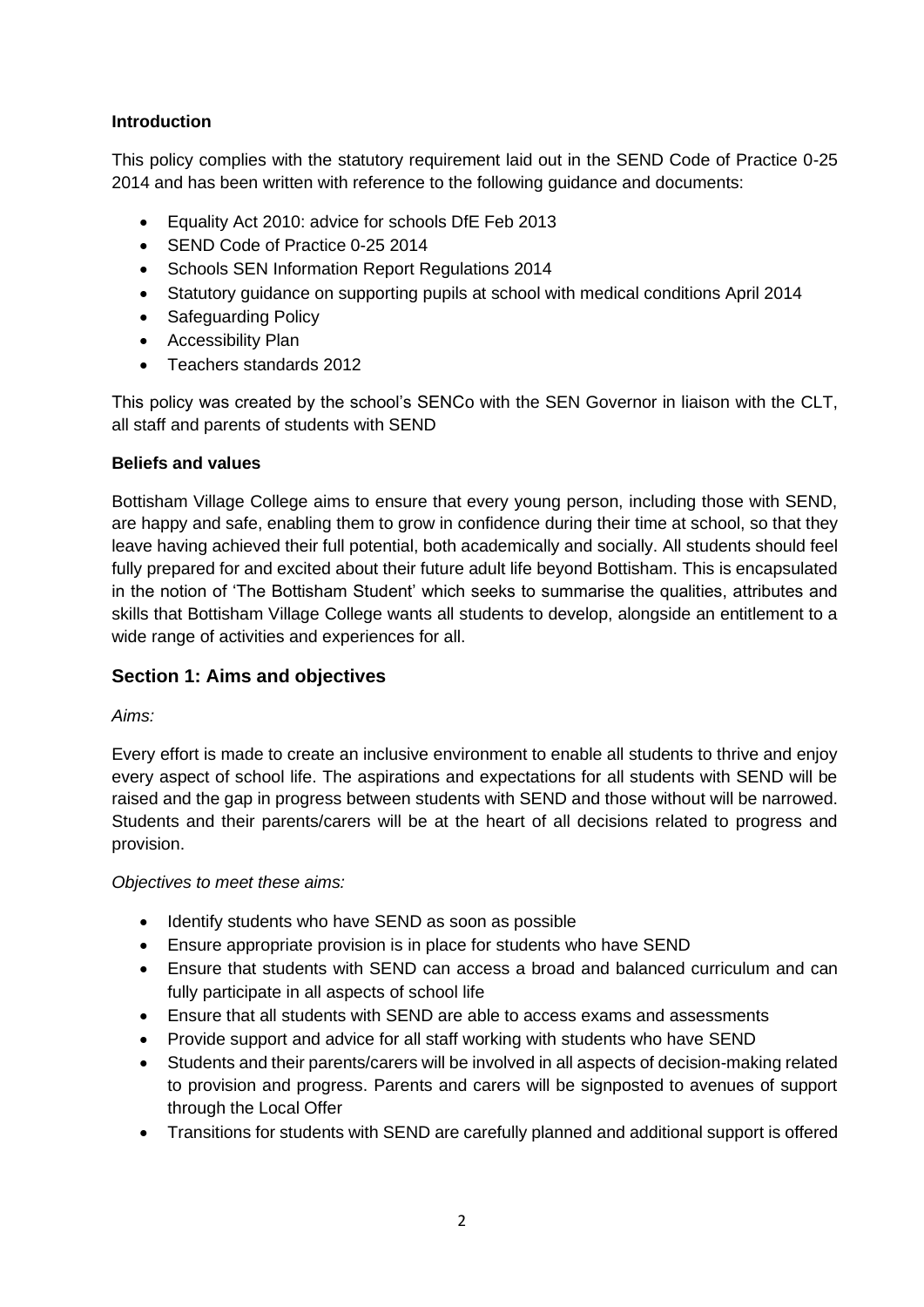# **Section 2: Identifying special educational needs**

#### *Definition of special educational needs and disabilities (SEND)*

The SEN Code of Practice (2014) states that a child or young person has a special educational need or disability (SEND) if they have a learning difficulty or disability which calls for special educational provision to be made for him or her.

A child of compulsory school age or a young person has a learning difficulty or disability if he or she:

- Has a significantly greater difficulty in learning than the majority of others of the same age, or
- Has a disability which prevents or hinders him or her from making use of educational facilities of a kind generally provided for others of the same age in mainstream schools

There are 4 broad areas of SEND:

- Communication and interaction
- Cognition and learning
- Social, emotional and mental health (previously behavioural, social and emotional difficulties)
- Sensory and/or physical

The following descriptions are taken from the SEN code of practice (2014: 97-98)

#### *Communication and interaction*

Young people with speech, language and communication needs (SLCN) have difficulty in communicating with others. This may be because they have difficulty saying what they want to, understanding what is being said to them or they do not understand or use social rules of communication. The profile for every child with SLCN is different and their needs may change over time. They may have difficulty with one, some or all of the different aspects of speech, language or social communication at different times of their lives.

Children and young people with Autism Spectrum Condition, including Asperger's Syndrome and Autism, are likely to have particular difficulties with social interaction. They may also experience difficulties with language, communication, social interaction and imagination, which can impact on how they relate to others.

#### *Cognition and learning*

Support for learning difficulties may be required when children and young people learn at a slower pace than their peers, even with appropriate differentiation. Learning difficulties cover a wide range of needs, including moderate learning difficulties (MLD), severe learning difficulties (SLD), where children are likely to need support in all areas of the curriculum and associated difficulties with mobility and communication, through to profound and multiple learning difficulties (PMLD), where children are likely to have severe and complex learning difficulties as well as a physical disability or sensory impairment.

Specific learning difficulties (SpLD), affect one or more specific aspects of learning. This encompasses a range of conditions such as dyslexia, dyscalculia and dyspraxia.

#### *Social, emotional and mental health difficulties*

Children and young people may experience a wide range of social and emotional difficulties which manifest themselves in many ways. These may include becoming withdrawn or isolated, as well as displaying challenging, disruptive or disturbing behaviour. These behaviours may reflect underlying mental health difficulties such as anxiety or depression, self-harming, eating disorders or physical symptoms that are medically unexplained. Other children and young people may have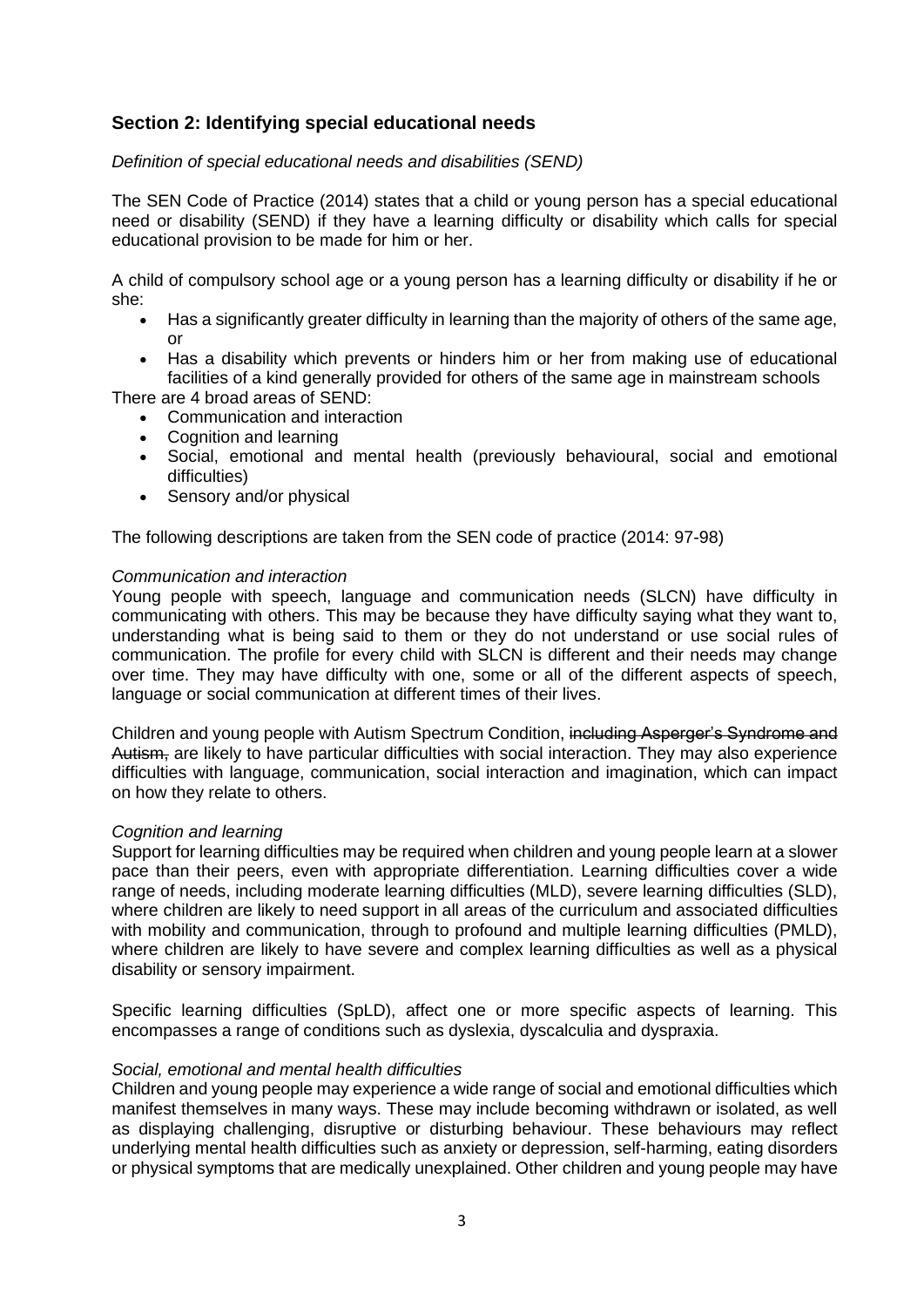disorders such as attention deficit disorder, attention deficit hyperactive disorder or attachment disorder.

#### *Sensory and/or physical needs*

Some children and young people require special educational provision because they have a disability which prevents or hinders them from making use of the educational facilities generally provided. These difficulties can be age related and may fluctuate over time. Many children and young people with vision impairment (VI), hearing impairment (HI) or a multi-sensory impairment (MSI) will require specialist support and/or equipment to access their learning. Children and young people with an MSI have a combination of vision and hearing difficulties, which makes it even more difficult for them to access the curriculum or study programme than for those with a single sensory impairment.

Some children and young people with a physical disability (PD) require additional ongoing support and equipment to access all the opportunities available to their peers.

While the four categories of need broadly identify aspects of primary areas of need for young people, at Bottisham Village College, the needs of the whole young person are considered, which will include not just the special educational needs

In addition to SEND, there are other aspects which may impact on progress and attainment:

- Disability
- Attendance and punctuality
- Health and welfare
- English as an additional language
- Being in receipt of the pupil premium
- Being a looked-after child
- Being a child of servicemen/women

# **Section 3: A graduated approach to SEN Support**

High-quality teaching, differentiated for individual students is the first step in providing for students with SEND. The SEND register provides information for teachers about the needs of students in their classes, the support provided and any teaching strategies or approaches that are required. Teachers are responsible and accountable for the progress and development of the students in their class, including where students access support from teaching assistants or specialist staff.

The quality of teaching for all students is regularly reviewed, through the appraisal process, faculty reviews lesson observations, learning walks, student focus groups and analysis of student progress through The Register and their APDR cycles. There are regular training opportunities to develop staff understanding of strategies to identify and support vulnerable students.

Staff have weekly opportunities to meet with the SENCo. The SENCo holds a weekly SEN workshop where staff can meet with her to discuss individual students or general SEND enquiries. SEND is a standing agenda item on all faculty meetings.

Staff and parents refer students for whom they suspect may have SEND to the SENCo. Observations by the class teacher and in class interventions will be tried first. If the need is ongoing, then a range of assessments may then be carried out or students may be referred to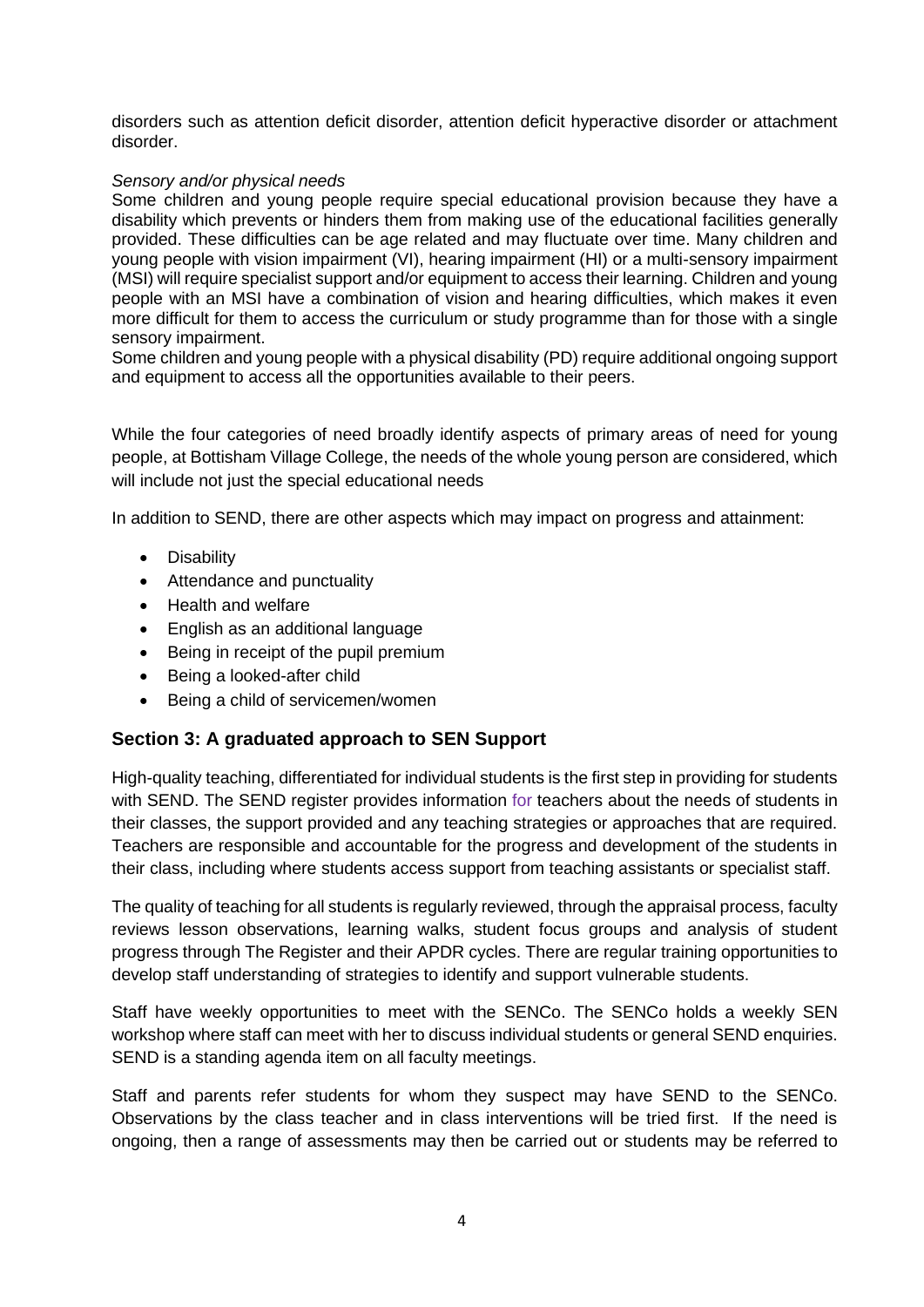specialist agencies and professionals. Parents and students are kept informed of outcomes of any assessments, and are involved in decisions regarding extra provision that may be needed.

# **Section 4: Managing students' needs on the SEND register**

The SENCo has responsibility for keeping the SEND register up to date and it is reviewed at least termly. The SEND register is easily viewed by all staff, with links from class registers. A photo and short summary of SEND is visible, and there are links to learning plans, which are summaries of the needs of students, their strengths and interests, and strategies for staff to enable students to access all aspects of learning and assessment. Learning plans are created and reviewed alongside the student. Student progress is tracked robustly and regular meetings are held with students, parents and carers to enable all parties to be part of decision-making regarding provision. Termly SEND coffee mornings are held, when parents are invited to have a one to one meeting with the SENCo and intervention staff.

# **Section 5: Criteria for exiting the SEN register**

If students are making expected progress and are no longer in need of special educational provision to meet their needs, the decision will be taken to remove them from the SEND register. Parents will be consulted if this is the case.

# **Section 6: Supporting students and families**

The Cambridgeshire local offer of support can be viewed here:

<https://www.cambridgeshire.gov.uk/residents/children-and-families/local-offer>

See SEND information report.

The Governing Body agrees with the LA admissions criteria which do not discriminate against students with special education needs or disabilities, and its admissions policy has due regard for the guidance in the Codes of Practice. Parents or carers seeking the admission of a pupil with mobility difficulties are advised to approach the school well in advance so that consultations can take place. See Accessibility Policy.

Transition for all students from primary schools include the following: staff information- sharing meetings, primary class activities and visits, SENCo liaison meetings, ongoing liaison work between subject departments and primary schools, parents evenings and student induction days. For some students, there are extra transition opportunities, including: individual parental and student visits, additional taster sessions, liaison and observations with teaching assistants, summer school. Transition for students moving to post-16 providers include individual visits and taster days, liaison meetings between SENCo, pastoral team and post-16 providers. For all students, there is comprehensive data exchange between schools and colleges

# **Section 7: Supporting students at school with medical conditions**

The school recognises that students at school with medical conditions should be properly supported so that they have full access to education, including school trips and physical education. Some students with medical conditions may be disabled and where this is the case the school will comply with its duties under the Equality Act 2010.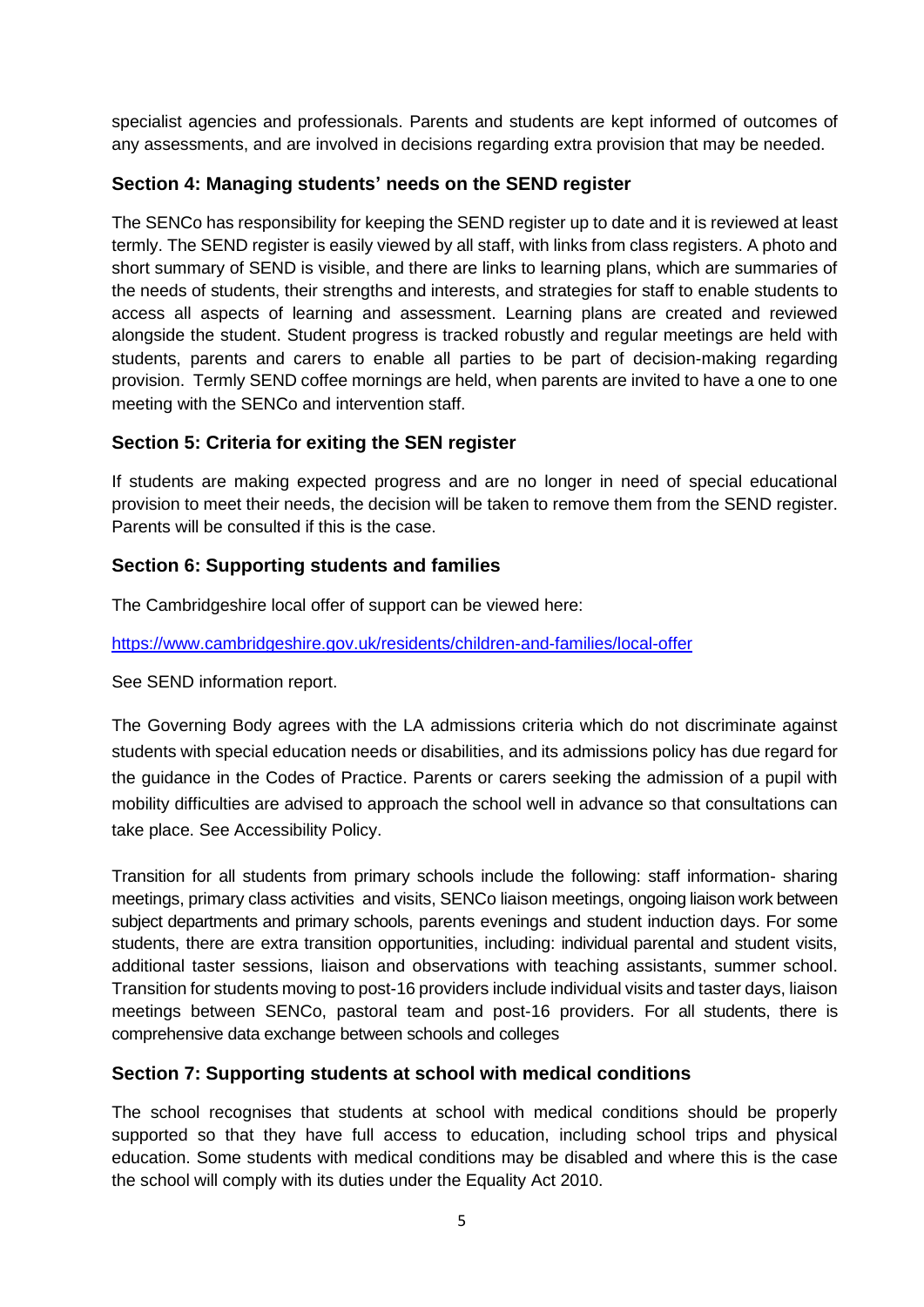Some students may also have SEN and may have a statement, or an Education, Health and Care plan which brings together health and social care needs, as well as their special educational provision and the SEND Code of Practice 2014 is followed.

Please see separate Medical Policy

# **Section 8: Monitoring and Evaluation of SEND**

The school regularly monitors and evaluates the quality of provision offered to all students through regular audits, learning walks, faculty reviews and the sampling of views from parents, staff and students. The link SEND governor acts as a critical friend. This process promotes a continual review and improvement of provision for all students

# **Section 9: Training and resources**

Funding for SEND is used in the following ways:

- a) Small classes for some identified SEN students. Higher ratio of teacher to student support.
- b) Supportive curriculum pathways for some SEN students
- a) Teaching assistant support for some SEN students throughout the school day, including classroom support, break and lunch, lesson transition and form time support.
- b) Targeted intervention in a range of areas, please see SEND Information Report for further details
- c) Targeted SEMH support (Social, Emotional and Mental Health support) and access to a nurture provision for those students identified through specific assessments.
- d) Alternative curriculum tutoring, including local colleges and home tutoring
- e) Funding of specialist equipment, materials, ICT and administrative costs
- f) Training for staff on SEND

Training needs of staff are identified through staff surveys, as well as observations and through the appraisal process. There are regular workshops on a range of SEND, delivered by school staff and external agencies. All teachers and support staff undertake an induction programme on taking up a post and this includes a meeting with the SENCo to explain the systems and structures in place around the school's SEND provision and practice and to discuss the needs of individual students. The SENCo regularly attends local authority SENCo network meetings in order to keep up to date with local and national updates in SEND.

The SENCo is a member of the SENCo forum and NASEN.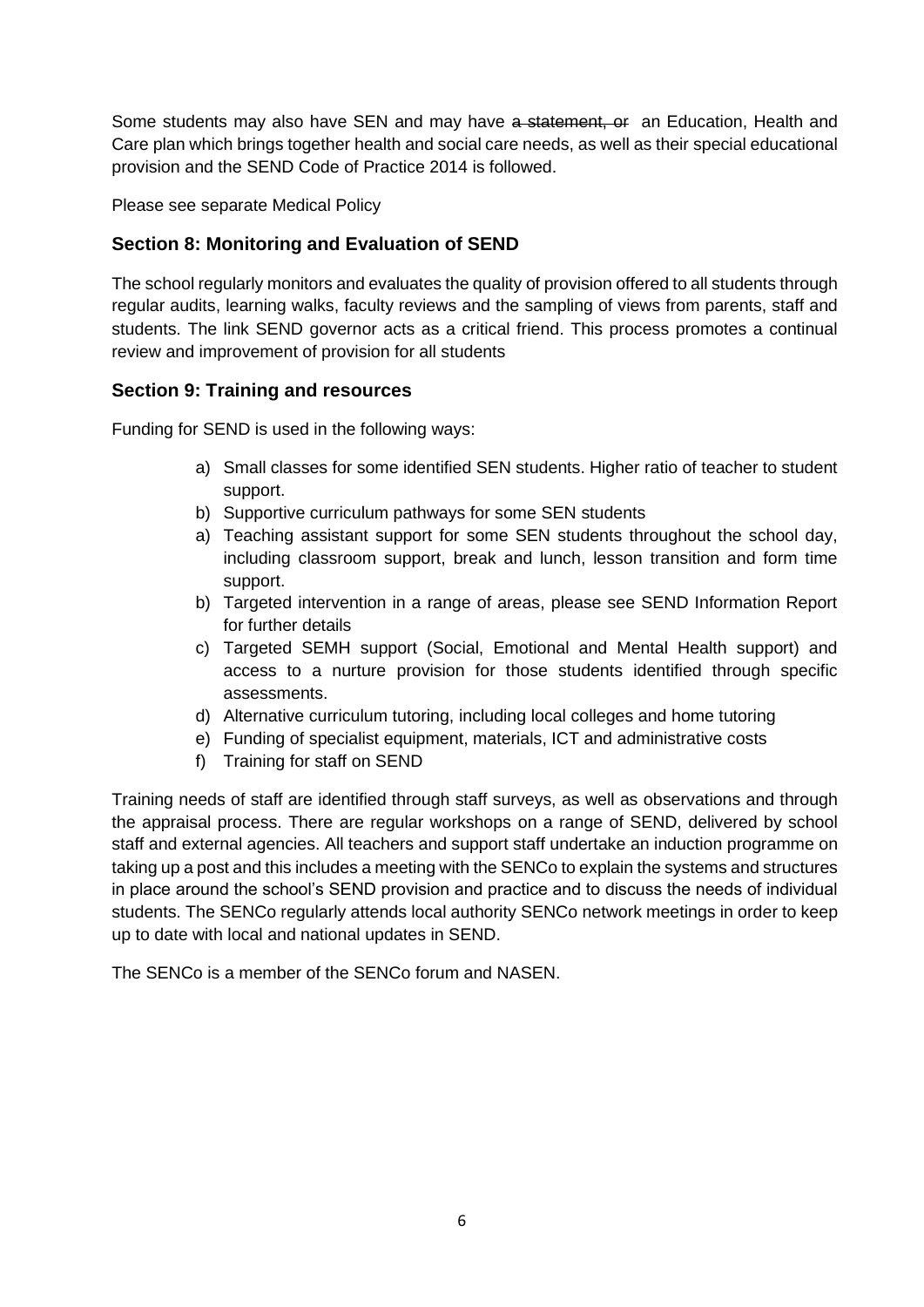# **Section 10: Roles and responsibilities**

# SENCo **- Karen Fullbrook** Associate CLT and SENCo– **Esther Street**

Assistant Principal Responsible for overseeing Inclusion and SENCo – **Imogen Axton**

#### Deputy Principal - **D Fullman** [dfullman@bottishamvc.org](mailto:dfullman@bottishamvc.org)

- The SEN Governor takes a special interest in SEND and meets regularly with the SENCo. The Governing Body as a whole is responsible for making provision for students with special educational needs and disabilities.
- The SENCo line manages a team of teaching assistants within the Learning Support **Faculty**
- The designated teacher with specific safeguarding responsibility is Dominic Fullman
- The designated person responsible for managing LAC funding is Imogen Axton
- The person responsible for managing PPG funding is Imogen Axton
- The person responsible for managing the school's responsibility for meeting the medical needs of students is Bobbi Greig

# **Section 11: Storing and managing information**

See Confidentiality Policy

# **Section 12: Reviewing the policy**

The SEND policy is reviewed annually by staff, parents and governors

# **Section 13: Accessibility**

See Accessibility Policy

# **Section 14: Dealing with complaints**

Complaints regarding SEND should be made to the SENCo, or through the school's complaint procedure

# **Section 15: Bullying**

See Anti- bullying Policy

Staff are mindful of the increased risk of bullying for students with SEND. Promoting an ethos of tolerance and understanding of diversity is central to the school's ethos; regular assemblies and PSHE activities include this focus. Promoting independence and resilience in students with SEND is considered a high priority and is central to all aspects of provision. Special efforts are made to safeguard students with SEND, including supported break and lunchtimes. Specific approaches are used with students according to their needs. For example, social stories may be used to